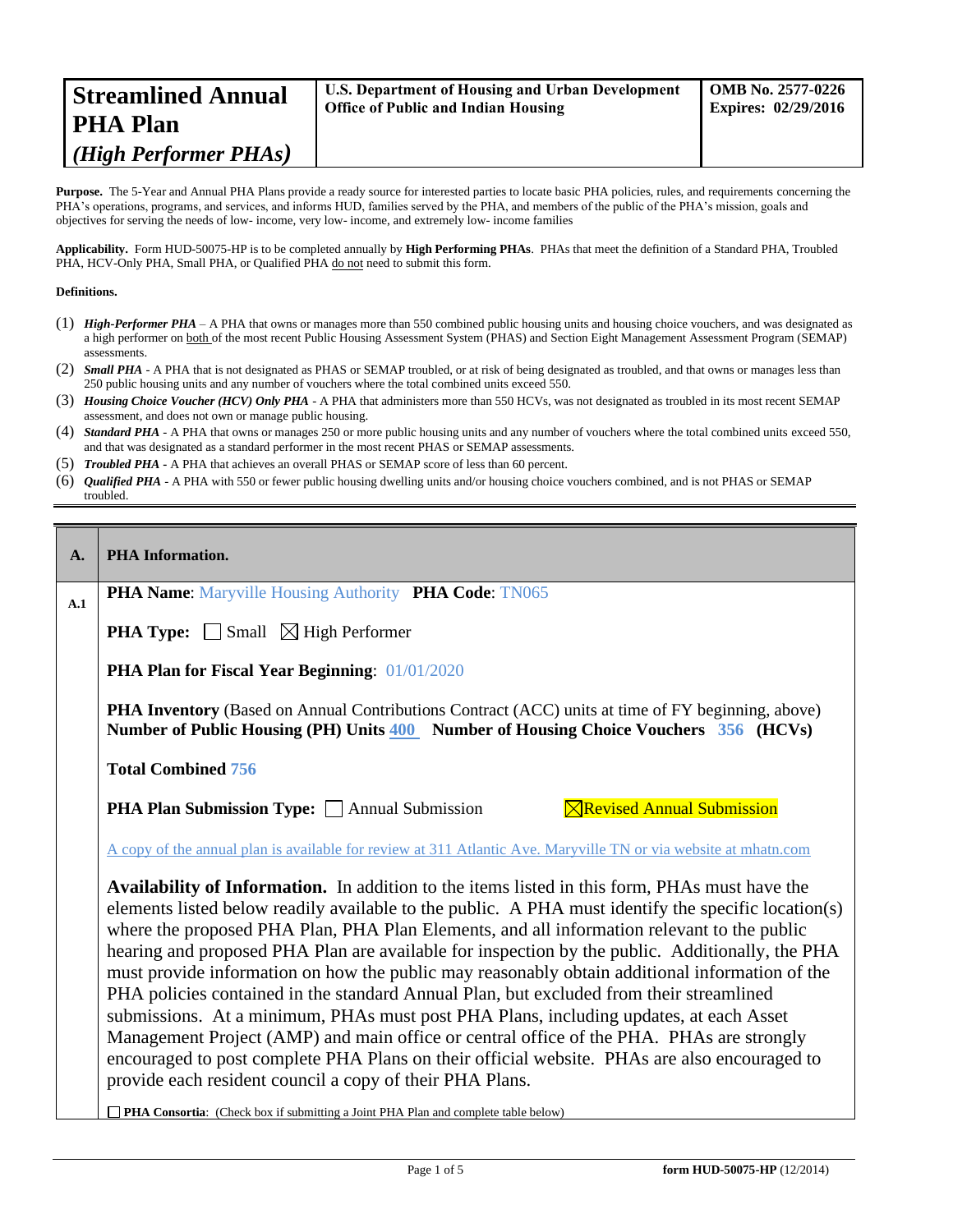|           | <b>Participating PHAs</b>                                                                                                                                                          | <b>PHA</b> | $Program(s)$ in the                                                                                                                                             | Program(s) not in | <b>No. of Units in Each</b><br>Program |            |
|-----------|------------------------------------------------------------------------------------------------------------------------------------------------------------------------------------|------------|-----------------------------------------------------------------------------------------------------------------------------------------------------------------|-------------------|----------------------------------------|------------|
|           |                                                                                                                                                                                    | Code       | Consortia                                                                                                                                                       | the Consortia     | <b>PH</b>                              | <b>HCV</b> |
|           | Lead PHA:                                                                                                                                                                          |            |                                                                                                                                                                 |                   |                                        |            |
|           |                                                                                                                                                                                    |            |                                                                                                                                                                 |                   |                                        |            |
|           |                                                                                                                                                                                    |            |                                                                                                                                                                 |                   |                                        |            |
|           |                                                                                                                                                                                    |            |                                                                                                                                                                 |                   |                                        |            |
|           |                                                                                                                                                                                    |            |                                                                                                                                                                 |                   |                                        |            |
|           |                                                                                                                                                                                    |            |                                                                                                                                                                 |                   |                                        |            |
| <b>B.</b> | <b>Annual Plan Elements</b>                                                                                                                                                        |            |                                                                                                                                                                 |                   |                                        |            |
|           |                                                                                                                                                                                    |            |                                                                                                                                                                 |                   |                                        |            |
| B.1       | <b>Revision of PHA Plan Elements.</b>                                                                                                                                              |            |                                                                                                                                                                 |                   |                                        |            |
|           |                                                                                                                                                                                    |            | (a) Have the following PHA Plan elements been revised by the PHA since its last Annual PHA Plan                                                                 |                   |                                        |            |
|           | submission?                                                                                                                                                                        |            |                                                                                                                                                                 |                   |                                        |            |
|           | Y<br>${\bf N}$                                                                                                                                                                     |            |                                                                                                                                                                 |                   |                                        |            |
|           | $\times$                                                                                                                                                                           |            | Statement of Housing Needs and Strategy for Addressing Housing Needs.<br>Deconcentration and Other Policies that Govern Eligibility, Selection, and Admissions. |                   |                                        |            |
|           | Financial Resources.<br>$\boxtimes$                                                                                                                                                |            |                                                                                                                                                                 |                   |                                        |            |
|           | Rent Determination.                                                                                                                                                                |            |                                                                                                                                                                 |                   |                                        |            |
|           | Homeownership Programs.<br>$\times$<br>Safety and Crime Prevention.<br>$\boxtimes$                                                                                                 |            |                                                                                                                                                                 |                   |                                        |            |
|           | $\boxtimes$ Pet Policy.                                                                                                                                                            |            |                                                                                                                                                                 |                   |                                        |            |
|           | Substantial Deviation.<br>$\boxtimes$                                                                                                                                              |            |                                                                                                                                                                 |                   |                                        |            |
|           | $\boxtimes$<br>Significant Amendment/Modification                                                                                                                                  |            |                                                                                                                                                                 |                   |                                        |            |
|           |                                                                                                                                                                                    |            | (b) The PHA must submit its Deconcentrating Policy for Field Office Review. Attachment A                                                                        |                   |                                        |            |
|           |                                                                                                                                                                                    |            | (c) If the PHA answered yes for any element, describe the revisions for each element below:                                                                     |                   |                                        |            |
| B.2       | See Section C 1<br><b>New Activities.</b>                                                                                                                                          |            |                                                                                                                                                                 |                   |                                        |            |
|           |                                                                                                                                                                                    |            |                                                                                                                                                                 |                   |                                        |            |
|           |                                                                                                                                                                                    |            | (a) Does the PHA intend to undertake any new activities related to the following in the PHA's current                                                           |                   |                                        |            |
|           | Fiscal Year?<br>Y<br>$\mathbf N$                                                                                                                                                   |            |                                                                                                                                                                 |                   |                                        |            |
|           | $\boxtimes$<br>Hope VI or Choice Neighborhoods.                                                                                                                                    |            |                                                                                                                                                                 |                   |                                        |            |
|           | $\boxtimes$                                                                                                                                                                        |            | Mixed Finance Modernization or Development.                                                                                                                     |                   |                                        |            |
|           | $\boxtimes$<br>Demolition and/or Disposition.<br>$\boxtimes$                                                                                                                       |            | Conversion of Public Housing to Tenant Based Assistance.                                                                                                        |                   |                                        |            |
|           | $\boxtimes$                                                                                                                                                                        |            | Conversion of Public Housing to Project-Based Assistance under RAD.                                                                                             |                   |                                        |            |
|           | Project Based Vouchers.                                                                                                                                                            |            |                                                                                                                                                                 |                   |                                        |            |
|           | $\boxtimes$<br>Units with Approved Vacancies for Modernization.<br>$\boxtimes$<br>Other Capital Grant Programs (i.e., Capital Fund Community Facilities Grants or Emergency Safety |            |                                                                                                                                                                 |                   |                                        |            |
|           | and Security Grants).                                                                                                                                                              |            |                                                                                                                                                                 |                   |                                        |            |
|           |                                                                                                                                                                                    |            | (b) If any of these activities are planned for the current Fiscal Year, describe the activities. For new                                                        |                   |                                        |            |
|           |                                                                                                                                                                                    |            | demolition activities, describe any public housing development or portion thereof, owned by the PHA for                                                         |                   |                                        |            |
|           |                                                                                                                                                                                    |            | which the PHA has applied or will apply for demolition and/or disposition approval under section 18 of the                                                      |                   |                                        |            |
|           |                                                                                                                                                                                    |            | 1937 Act under the separate demolition/disposition approval process. If using Project-Based Vouchers                                                            |                   |                                        |            |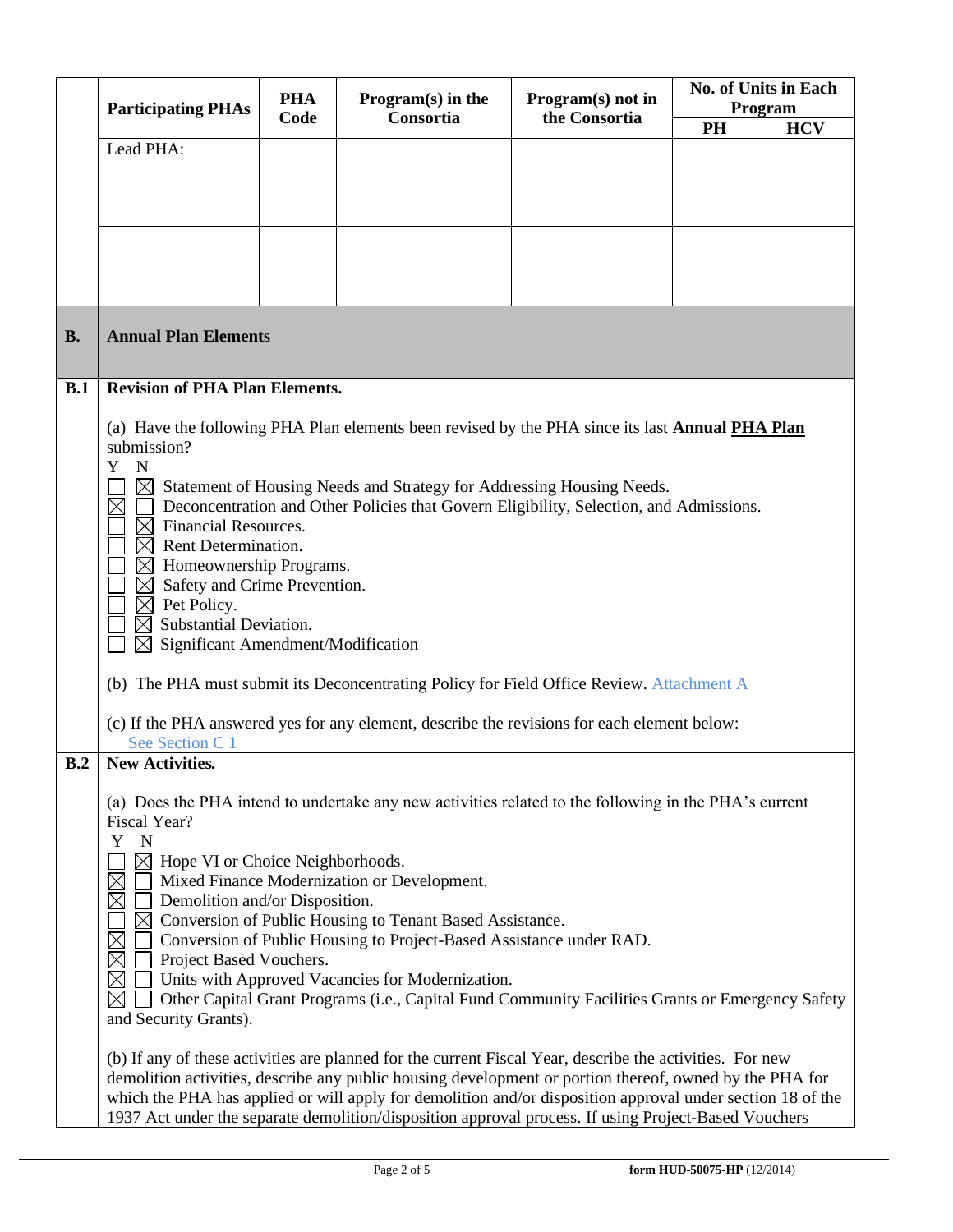(PBVs), provide the projected number of project-based units and general locations, and describe how project basing would be consistent with the PHA Plan.

# Conversion of Public Housing under Rental Assistance Demonstration (RAD) Program.

Maryville Housing Authority is firmly committed to improving the quality of housing for our residents. MHA was awarded a CHAP (Commitment to enter into a Housing Assistance Payment) on January 13, 2020. As a result, and pending the finding of the physical needs assessment, MHA will be converting to Project Based Rental Assistance (PBRA). The RAD program will offer Maryville Housing Authority to transition from its current public housing funding platform to a more stable and predictable funding source. Attached to the HUD-50075-HP is the proposed Amendment.

# **B.3 Progress Report.**

Provide a description of the PHA's progress in meeting its Mission and Goals described in the PHA 5-Year Plan.

- a. Expand the supply of assisted housing. Objectives: Acquire or build units or developments As funds allow Maryville Housing Authority will pursue acquiring property to purchase or remodel within our community to supply additional housing. MHA may submit an application for Rental Assistance Demonstration (RAD) which will include a Capital Needs Assessment and/or reposition under Section 8.
- b. Improve the quality of assisted housing. Objectives: Increase customer satisfaction; Renovate or modernize public housing units; Demolish or dispose of obsolete public housing; provide replacement housing. Repair water infiltration. Continuation of kitchen cabinetry and flooring at all properties. New art work was purchased for elderly/disable high rise. Updated emergency call system in elderly/disabled high rise. Playground was installed. Renovation completed at Broadway Towers. New roof at Broadway Towers, added LED lighting in common areas and replaced flooring in common areas at Broadway Towers.
- c. Increase assisted housing choices. Objectives: Conduct outreach efforts to potential voucher landlord; Increase voucher payment standards; Implement public housing or other homeownership programs. MHA continues to hold Landlord meetings and works with the local Landlord Associations to recruit new Landlords; Payments standards were updated in 2019.
- d. Provide an improved living environment. Objectives: Implement public housing security improvements; Implement conservation efforts through remodeling and procurement practices. MHA has continued with a local security company and Maryville City Police Department to assist in keeping our properties and resident's safe. The Summer Feeding Program for children 18ys or younger was held for a 4th year. Replaced outside lighting with LED's.
- e. MHA will attempt to provide support to our residents in the area of training programs, educational opportunities, drug awareness and education, economic opportunities, security, self-sufficiency and resident programs to the extent funding will permit. Partnered with Habit for Humanity to promote homeownership. Promote free job training through Job Crops. Provide snacks for afterschool, offer homework assistance. Local agencies have partnered with MHA to help educate tenants on prescription drug abuse, self-sufficiency, employment goals and healthy eating habits. Applied for Move to Work status in Spring of 2019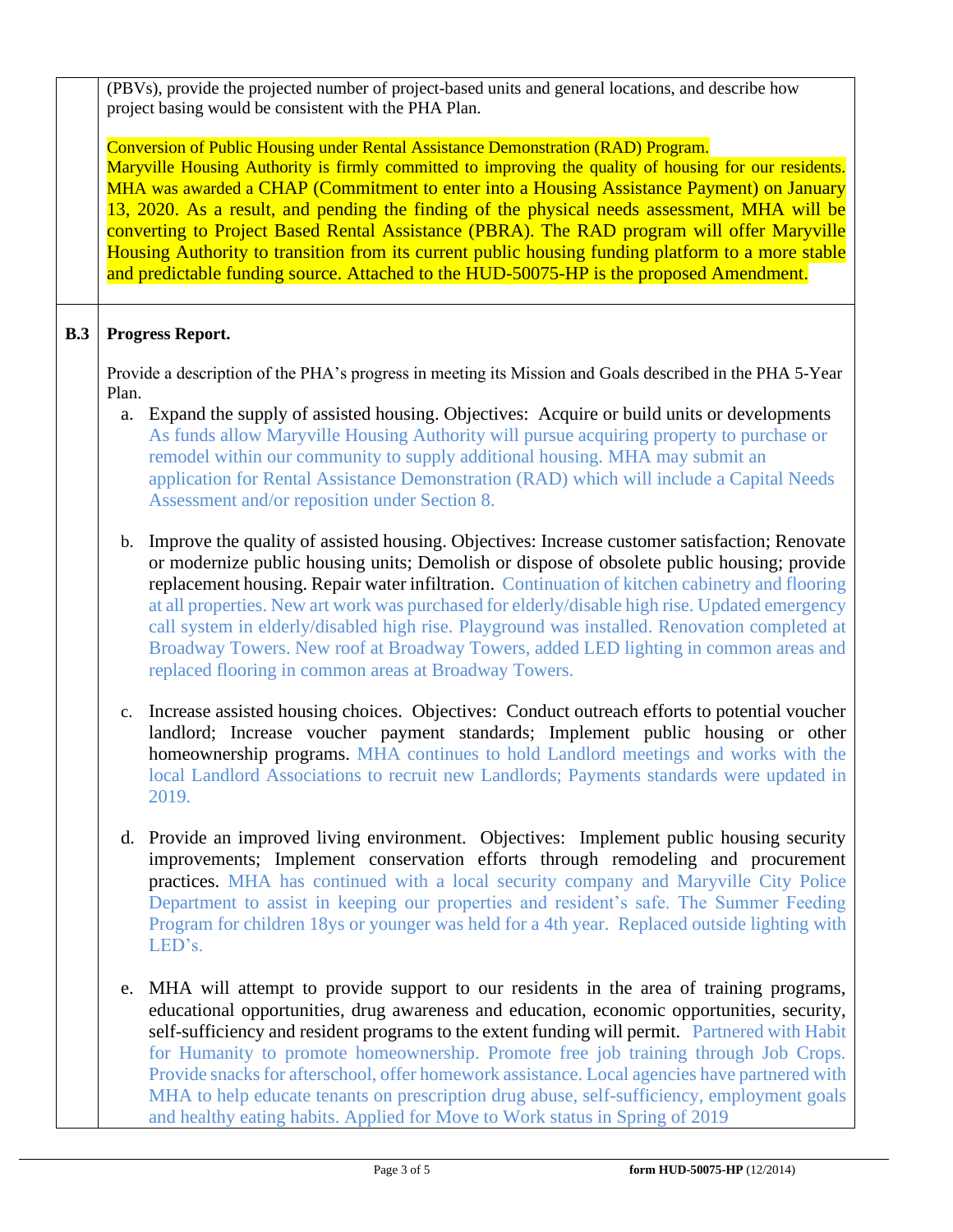|     | f. | Promote Self-sufficiency and asset development of assisted households. Objectives: Increase<br>the number and percentage of employed persons in assisted families; Provide or attract<br>supportive services to improve assistance recipients' employability; Provide or attract<br>supportive services to increase independence for the elderly or families with disabilities.<br>Partnered with local community agencies that have provided social services, job training,<br>health care awareness and other self-sufficiency programs.                                                                                                                             |
|-----|----|------------------------------------------------------------------------------------------------------------------------------------------------------------------------------------------------------------------------------------------------------------------------------------------------------------------------------------------------------------------------------------------------------------------------------------------------------------------------------------------------------------------------------------------------------------------------------------------------------------------------------------------------------------------------|
|     | g. | Ensure Equal Opportunity and affirmatively further fair housing. Objective: Undertake<br>affirmative measures to ensure access to assisted housing regardless of race color, religion,<br>national origin, sex, familial status, and disability; Undertake affirmative measures to provide<br>suitable living environment for families living in assisted housing regardless of race color,<br>religion, national origin, sex, familial status, and disability. MHA provides Fair Housing<br>training for staff as well as owners participating in the HCV program. MHA has also formed<br>a partnership with Legal Aid for assistance with any Fair Housing concerns. |
|     |    | h. Shall fully comply with all applicable standards and regulations, including generally accepted<br>accounting practices as evidenced by the lack of finding of noncompliance in audits or review<br>conducted at the authority 2018 Audit -No findings.                                                                                                                                                                                                                                                                                                                                                                                                              |
|     | i. | Do our best to ensure that the operating reserves remain at or above the amount suggested by<br>HUD between now and 12/31/2015. Operating reserves currently at 2.6 months. Reserve level<br>should increase to HUD suggested level by the end of next FY.                                                                                                                                                                                                                                                                                                                                                                                                             |
|     | j. | Shall reduce its dependence on HUD by raising funds from non-HUD sources.<br><b>MHA</b><br>continues to raise non- HUD funds through revenue earned from leased privately-owned<br>homes.                                                                                                                                                                                                                                                                                                                                                                                                                                                                              |
| B.4 |    | <b>Most Recent Fiscal Year Audit.</b>                                                                                                                                                                                                                                                                                                                                                                                                                                                                                                                                                                                                                                  |
|     |    | (a) Were there any findings in the most recent FY Audit?                                                                                                                                                                                                                                                                                                                                                                                                                                                                                                                                                                                                               |
|     | Y  | $\mathbf N$<br>$\boxtimes$                                                                                                                                                                                                                                                                                                                                                                                                                                                                                                                                                                                                                                             |
|     |    | (b) If yes, please describe:                                                                                                                                                                                                                                                                                                                                                                                                                                                                                                                                                                                                                                           |
|     |    | <b>Other Document and/or Certification Requirements.</b>                                                                                                                                                                                                                                                                                                                                                                                                                                                                                                                                                                                                               |
| C.1 |    | Certification Listing Policies and Programs that the PHA has Revised since Submission of its Last<br><b>Annual Plan</b>                                                                                                                                                                                                                                                                                                                                                                                                                                                                                                                                                |
|     |    | <b>Changes to ACOP</b> are in red.                                                                                                                                                                                                                                                                                                                                                                                                                                                                                                                                                                                                                                     |
|     |    | Section 9.1. Preferences (changing from 35-hour countable weekly income to 40hrs)<br>1. Individuals or Households displaced due to action by State, Federal or Local Government<br>Agencies being those located within the Maryville Housing Authority's jurisdiction; or,<br>Working households whose countable weekly income amount is equal to or exceeds 40 hours at<br>minimum wage and has been consistently employed for the last 12 months, or elderly households<br>or disabled households whose income is from SS disability; or, AmeriCorps Members who live and                                                                                            |

Τ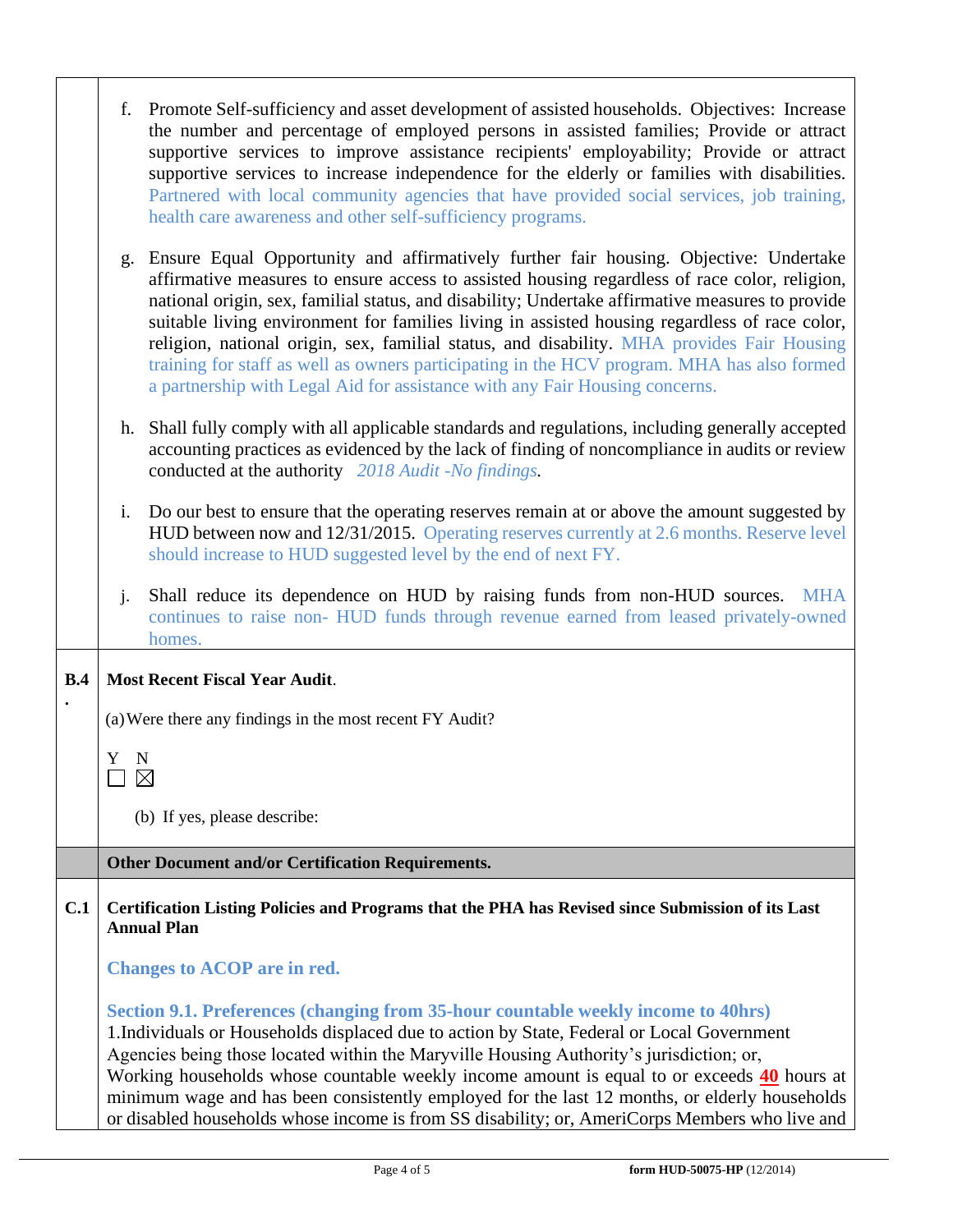|     | volunteer in Blount County, Tennessee, who participate in Programs that affect residents of Housing<br>Programs, and who would qualify for assistance under all eligibility criteria                                                                                                                                                                                                                                                                                                                                                                                                                           |
|-----|----------------------------------------------------------------------------------------------------------------------------------------------------------------------------------------------------------------------------------------------------------------------------------------------------------------------------------------------------------------------------------------------------------------------------------------------------------------------------------------------------------------------------------------------------------------------------------------------------------------|
|     | <b>Rental Agreement Change:</b>                                                                                                                                                                                                                                                                                                                                                                                                                                                                                                                                                                                |
|     | <b>Obligations of the Resident:</b>                                                                                                                                                                                                                                                                                                                                                                                                                                                                                                                                                                            |
|     | t. Not to use or keep on the premises any flammable or explosive materials or substances of any<br>kind (including, but not limited to, kerosene heaters, motorbikes, other gasoline powered equipment<br>and fuel containers) with the exception of propane fuel tanks for outdoor gas grills and starter fluid<br>for charcoal grills, which must be stored in a secure manner safe from children and pets on the porch<br>but operated only in the grass. Firepits (store bought or manmade) are not allowed. Burning of trash<br>or other items is not permitted on any properties owned by the Authority. |
|     | Form 50077-ST-HCV-HP, Certification of Compliance with PHA Plans and Related Regulations, must be<br>submitted by the PHA as an electronic attachment to the PHA Plan.                                                                                                                                                                                                                                                                                                                                                                                                                                         |
| C.2 | <b>Civil Rights Certification.</b>                                                                                                                                                                                                                                                                                                                                                                                                                                                                                                                                                                             |
|     | Form 50077-ST-HCV-HP, Certification of Compliance with PHA Plans and Related Regulations, must be<br>submitted by the PHA as an electronic attachment to the PHA Plan.                                                                                                                                                                                                                                                                                                                                                                                                                                         |
| C.3 | <b>Resident Advisory Board (RAB) Comments.</b>                                                                                                                                                                                                                                                                                                                                                                                                                                                                                                                                                                 |
|     | (a) Did the RAB(s) provide comments to the PHA Plan?                                                                                                                                                                                                                                                                                                                                                                                                                                                                                                                                                           |
|     | Y N<br>$\boxtimes$ $\Box$                                                                                                                                                                                                                                                                                                                                                                                                                                                                                                                                                                                      |
|     | If yes, comments must be submitted by the PHA as an attachment to the PHA Plan. PHAs must also<br>include a narrative describing their analysis of the RAB recommendations and the decisions made on these<br>recommendations. Attachment B                                                                                                                                                                                                                                                                                                                                                                    |
| C.4 | <b>Certification by State or Local Officials.</b>                                                                                                                                                                                                                                                                                                                                                                                                                                                                                                                                                              |
|     | Form HUD 50077-SL, Certification by State or Local Officials of PHA Plans Consistency with the<br>Consolidated Plan, must be submitted by the PHA as an electronic attachment to the PHA Plan.                                                                                                                                                                                                                                                                                                                                                                                                                 |
| D   | <b>Statement of Capital Improvements.</b> Required in all years for all PHAs completing this form that<br>administer public housing and receive funding from the Capital Fund Program (CFP).                                                                                                                                                                                                                                                                                                                                                                                                                   |
| D.1 | Capital Improvements. Include a reference here to the most recent HUD-approved 5-Year Action Plan<br>(HUD-50075.2) and the date that it was approved by HUD. HUD Approved 50075.2 01/01/2019                                                                                                                                                                                                                                                                                                                                                                                                                   |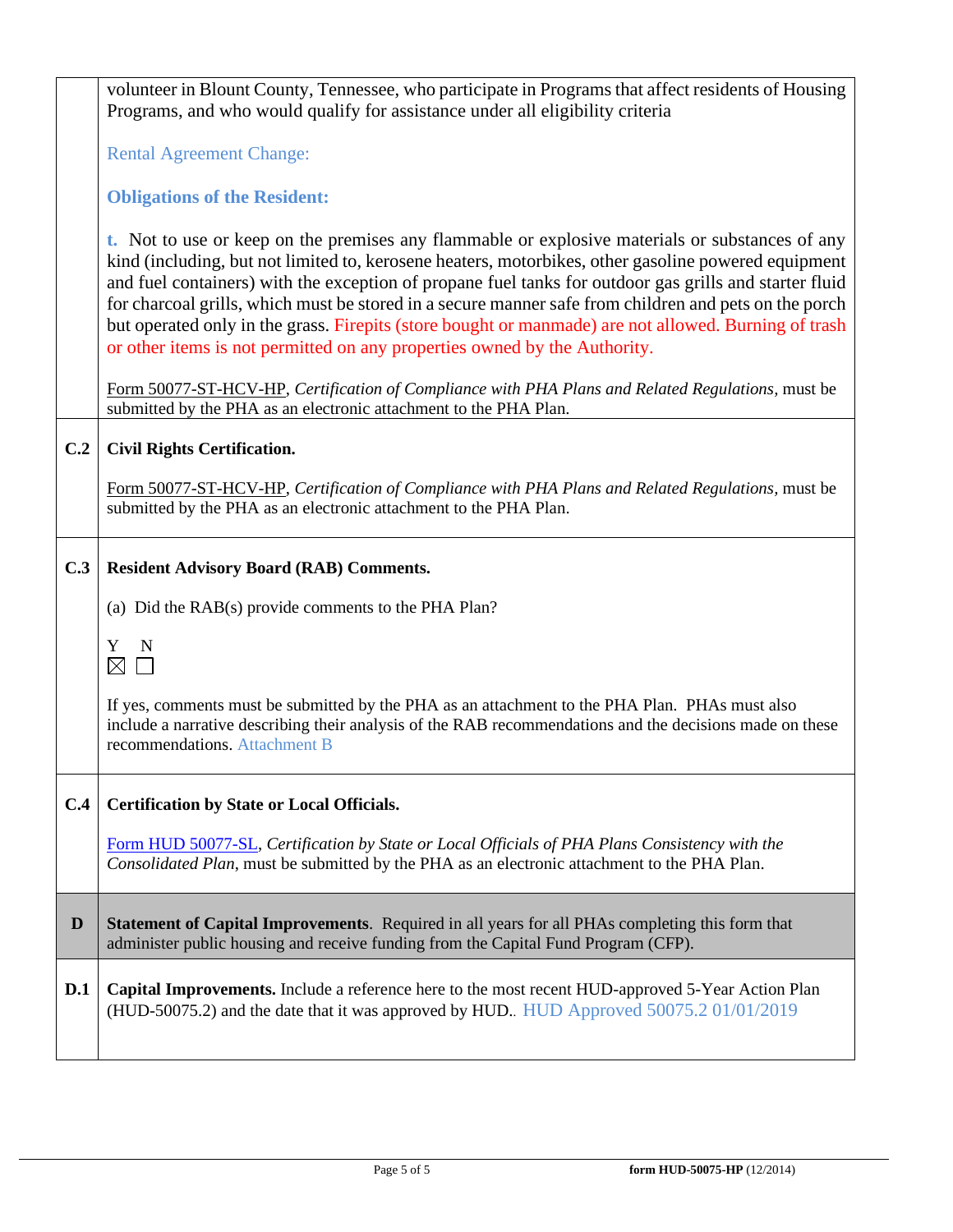## **Instructions for Preparation of Form HUD-50075-HP Annual Plan for High Performing PHAs**

- **A. PHA Information.** All PHAs must complete this section.
	- **A.1** Include the full **PHA Name**, **PHA Code**, **PHA Type**, **PHA Fiscal Year Beginning** (MM/YYYY), **PHA Inventory, Number of Public Housing Units and or Housing Choice Vouchers (HCVs), PHA Plan Submission Type**, and the **Availability of Information**, specific location(s) of all information relevant to the public hearing and proposed PHA Plan. [\(24 CFR §903.23\(4\)\(e\)\)](http://ecfr.gpoaccess.gov/cgi/t/text/text-idx?c=ecfr&sid=13734845220744370804c20da2294a03&rgn=div5&view=text&node=24:4.0.3.1.3&idno=24#24:4.0.3.1.3.2.5.14)

**PHA Consortia**: Check box if submitting a Joint PHA Plan and complete the table. [\(24 CFR §943.128\(a\)\)](http://ecfr.gpoaccess.gov/cgi/t/text/text-idx?c=ecfr&sid=cc31cf1c3a2b84ba4ead75d35d258f67&rgn=div5&view=text&node=24:4.0.3.1.10&idno=24#24:4.0.3.1.10.2.5.7)

### **B. Annual Plan.**

### **B.1 Revision of PHA Plan Elements. PHAs must:**

Identify specifically which plan elements listed below that have been revised by the PHA. To specify which elements have been revised, mark the "yes" box. If an element has not been revised, mark "no."

 **Statement of Housing Needs and Strategy for Addressing Housing Needs.** Provide a statement addressing the housing needs of low-income, very low-income and extremely low-income families and a brief description of the PHA's strategy for addressing the housing needs of families who reside in the jurisdiction served by the PHA. The statement must identify the housing needs of (i) families with incomes below 30 percent of area median income (extremely low-income), (ii) elderly families and families with disabilities, and (iii) households of various races and ethnic groups residing in the jurisdiction or on the waiting list based on information provided by the applicable Consolidated Plan, information provided by HUD, and other generally available data. The identification of housing needs must address issues of affordability, supply, quality, accessibility, size of units, and location. For years in which the PHA's 5-Year PHA Plan is also due, this information must be included only to the extent it pertains to the housing needs of families that are on the PHA's public housing and Section 8 tenant-based assistance waiting lists.  $24 \text{ CFR } \frac{8903.7(a)(1)}{24 \text{ CFR } \frac{8903.12(b)}{24 \text{ CFR } \frac{6903.12(b)}{24}}$ . Provide a description of the PHA's strategy for addressing the housing needs of families in the jurisdiction and on the waiting list in the upcoming year. For years in which the PHA's 5-Year PHA Plan is also due, this information must be included only to the extent it pertains to the housing needs of families that are on the PHA's public housing and Section 8 tenant-based assistance waiting lists. 24 CFR  $\S 903.7(a)(2)(ii)$  and 24 CFR  $\S 903.12(b)$ .

 **Deconcentration and Other Policies that Govern Eligibility, Selection and Admissions**. Describe the PHA's admissions policy for deconcentrating of poverty and income mixing of lower-income families in public housing. The Deconcentration Policy must describe the PHA's policy for bringing higher income tenants into lower income developments and lower income tenants into higher income developments. The deconcentration requirements apply to general occupancy and family public housing developments. Refer to 24 CFR §903.2(b)(2) for developments not subject to deconcentration of poverty and income mixing requirements. 24 CFR §903.7(b) Describe the PHA's procedures for maintaining waiting lists for admission to public housing and address any sitebased waiting lists.  $\frac{24 \text{ CFR } $903.7(b)}$  A statement of the PHA's policies that govern resident or tenant eligibility, selection and admission including admission preferences for both public housing and HCV. [\(24 CFR §903.7\(b\)](http://ecfr.gpoaccess.gov/cgi/t/text/text-idx?c=ecfr&sid=b44bf19bef93dd31287608d2c687e271&rgn=div5&view=text&node=24:4.0.3.1.3&idno=24#24:4.0.3.1.3.2.5.5) Describe the unit assignment policies for public housing. [24 CFR §903.7\(b\)](http://ecfr.gpoaccess.gov/cgi/t/text/text-idx?c=ecfr&sid=b44bf19bef93dd31287608d2c687e271&rgn=div5&view=text&node=24:4.0.3.1.3&idno=24#24:4.0.3.1.3.2.5.5)

 **Financial Resources.** A statement of financial resources, including a listing by general categories, of the PHA's anticipated resources, such as PHA operating, capital and other anticipated Federal resources available to the PHA, as well as tenant rents and other income available to support public housing or tenant-based assistance. The statement also should include the non-Federal sources of funds supporting each Federal program, and state the planned use for the resources.  $(24 \text{ CFR } \text{\textless} 903.7(c))$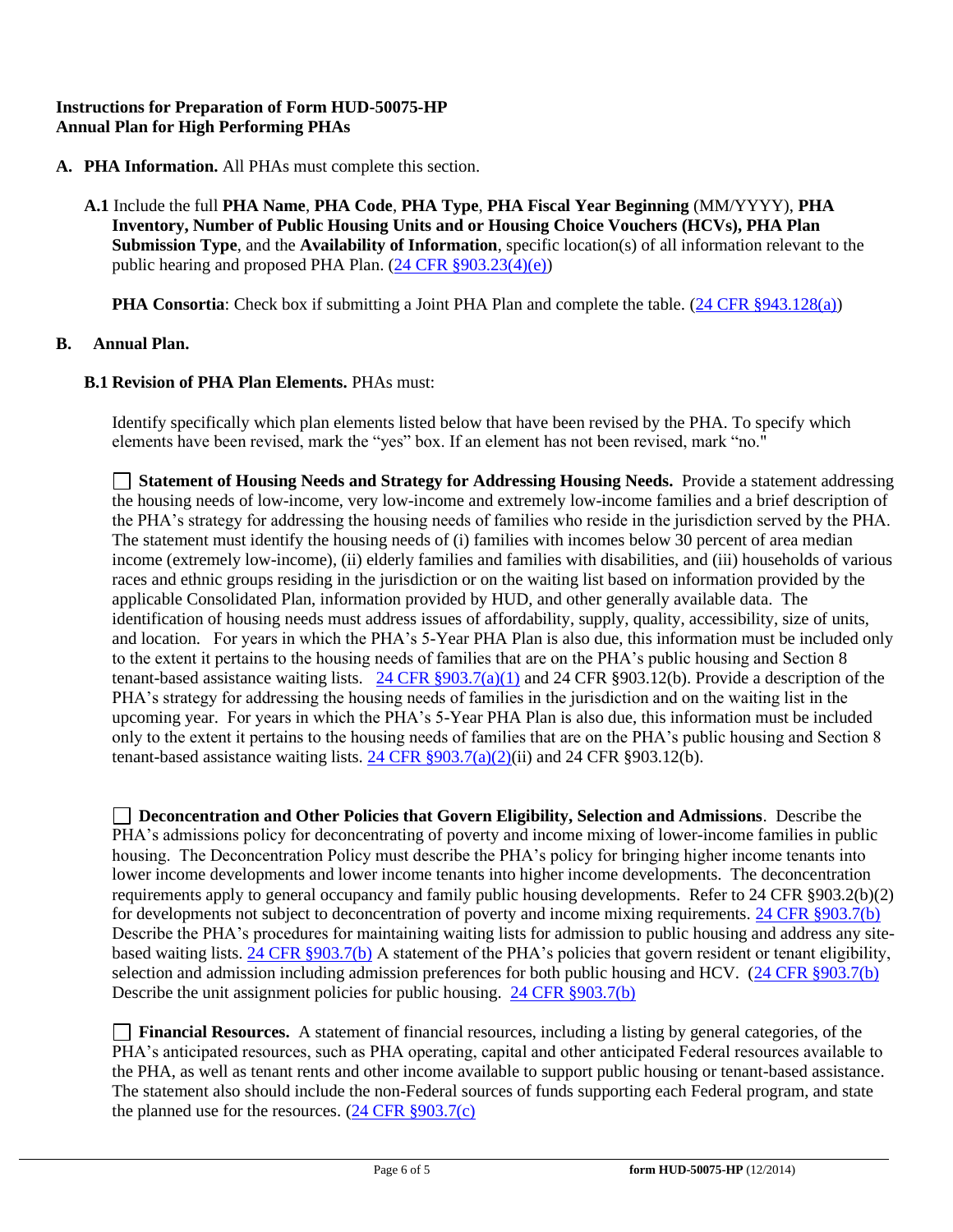**Rent Determination.** A statement of the policies of the PHA governing rents charged for public housing and HCV dwelling units, including applicable public housing flat rents, minimum rents, voucher family rent contributions, and payment standard policies. [\(24 CFR §903.7\(d\)](http://ecfr.gpoaccess.gov/cgi/t/text/text-idx?c=ecfr&sid=b44bf19bef93dd31287608d2c687e271&rgn=div5&view=text&node=24:4.0.3.1.3&idno=24#24:4.0.3.1.3.2.5.5)

 **Homeownership Programs**. A description of any homeownership programs (including project number and unit count) administered by the agency or for which the PHA has applied or will apply for approval. For years in which the PHA's 5-Year PHA Plan is also due, this information must be included only to the extent that the PHA participates in homeownership programs under section  $8(y)$  of the 1937 Act. (24 CFR  $8903.7(k)$  and 24 CFR §903.12(b).

 **Safety and Crime Prevention (VAWA).** A description of: **1)** Any activities, services, or programs provided or offered by an agency, either directly or in partnership with other service providers, to child or adult victims of domestic violence, dating violence, sexual assault, or stalking; **2)** Any activities, services, or programs provided or offered by a PHA that helps child and adult victims of domestic violence, dating violence, sexual assault, or stalking, to obtain or maintain housing; and **3)** Any activities, services, or programs provided or offered by a public housing agency to prevent domestic violence, dating violence, sexual assault, and stalking, or to enhance victim safety in assisted families.  $(24 \text{ CFR } \frac{8903.7 \text{(m)}(5)}{24 \text{ CFR } \frac{8903.7 \text{(m)}(5)}{24 \text{ CFR } \frac{8903.7 \text{(m)}(5)}{24 \text{ CFR } \frac{8903.7 \text{(m)}(5)}{24 \text{ CFR } \frac{8903.7 \text{(m)}(5)}{24 \text{ CFR } \frac{8903.7 \text{(m)}(5)}{24 \text{ CFR } \frac{8903.7 \text{(m)}(5)}{2$ 

**Pet Policy.** Describe the PHA's policies and requirements pertaining to the ownership of pets in public housing. [\(24 CFR §903.7\(n\)\)](http://ecfr.gpoaccess.gov/cgi/t/text/text-idx?c=ecfr&sid=13734845220744370804c20da2294a03&rgn=div5&view=text&node=24:4.0.3.1.3&idno=24#24:4.0.3.1.3.2.5.5)

 **Substantial Deviation.** PHA must provide its criteria for determining a "substantial deviation" to its 5-Year Plan. [\(24 CFR §903.7\(r\)\(2\)\(i\)](http://ecfr.gpoaccess.gov/cgi/t/text/text-idx?c=ecfr&sid=13734845220744370804c20da2294a03&rgn=div5&view=text&node=24:4.0.3.1.3&idno=24#24:4.0.3.1.3.2.5.5) 

 **Significant Amendment/Modification**. PHA must provide its criteria for determining a "Significant Amendment or Modification" to its 5-Year and Annual Plan. Should the PHA fail to define 'significant amendment/modification', HUD will consider the following to be 'significant amendments or modifications': a) changes to rent or admissions policies or organization of the waiting list; b) additions of non-emergency public housing CFP work items (items not included in the current CFP Annual Statement or CFP 5-Year Action Plan); or c) any change with regard to demolition or disposition, designation, homeownership programs or conversion activities. See guidance on HUD's website at: [Notice PIH 1999-51.](http://portal.hud.gov/hudportal/HUD?src=/program_offices/administration/hudclips/notices/pih) [\(24 CFR §903.7\(r\)\(2\)\(ii\)](http://ecfr.gpoaccess.gov/cgi/t/text/text-idx?c=ecfr&sid=13734845220744370804c20da2294a03&rgn=div5&view=text&node=24:4.0.3.1.3&idno=24#24:4.0.3.1.3.2.5.5) 

If any boxes are marked "yes", describe the revision(s) to those element(s) in the space provided.

PHAs must submit a Deconcentration Policy for Field Office review. For additional guidance on what a PHA must do to deconcentrate poverty in its development and comply with fair housing requirements, see [24 CFR](http://ecfr.gpoaccess.gov/cgi/t/text/text-idx?c=ecfr&sid=31b6a8e6f1110b36cc115eb6e4d5e3b4&rgn=div5&view=text&node=24:4.0.3.1.3&idno=24#24:4.0.3.1.3.1.5.2)  [903.2.](http://ecfr.gpoaccess.gov/cgi/t/text/text-idx?c=ecfr&sid=31b6a8e6f1110b36cc115eb6e4d5e3b4&rgn=div5&view=text&node=24:4.0.3.1.3&idno=24#24:4.0.3.1.3.1.5.2) [\(24 CFR §903.23\(b\)\)](http://ecfr.gpoaccess.gov/cgi/t/text/text-idx?c=ecfr&sid=13734845220744370804c20da2294a03&rgn=div5&view=text&node=24:4.0.3.1.3&idno=24#24:4.0.3.1.3.2.5.9)

**B.2 New Activities.** If the PHA intends to undertake any new activities related to these elements or discretionary policies in the current Fiscal Year, mark "yes" for those elements, and describe the activities to be undertaken in the space provided. If the PHA does not plan to undertake these activities, mark "no."

**Hope VI.** 1) A description of any housing (including project name, number (if known) and unit count) for which the PHA will apply for HOPE VI; and **2)** A timetable for the submission of applications or proposals. The application and approval process for Hope VI is a separate process. See guidance on HUD's website at: [http://www.hud.gov/offices/pih/programs/ph/hope6/index.cfm.](http://www.hud.gov/offices/pih/programs/ph/hope6/index.cfm) [\(Notice PIH 2010-30\)](http://www.hud.gov/offices/adm/hudclips/notices/pih/07pihnotices.cfm)

 **Mixed Finance Modernization or Development. 1)** A description of any housing (including name, project number (if known) and unit count) for which the PHA will apply for Mixed Finance Modernization or Development; and **2)** A timetable for the submission of applications or proposals. The application and approval process for Mixed Finance Modernization or Development is a separate process. See guidance on HUD's website at[: http://www.hud.gov/offices/pih/programs/ph/hope6/index.cfm.](http://www.hud.gov/offices/pih/programs/ph/hope6/index.cfm) [\(Notice PIH 2010-30\)](http://www.hud.gov/offices/adm/hudclips/notices/pih/07pihnotices.cfm)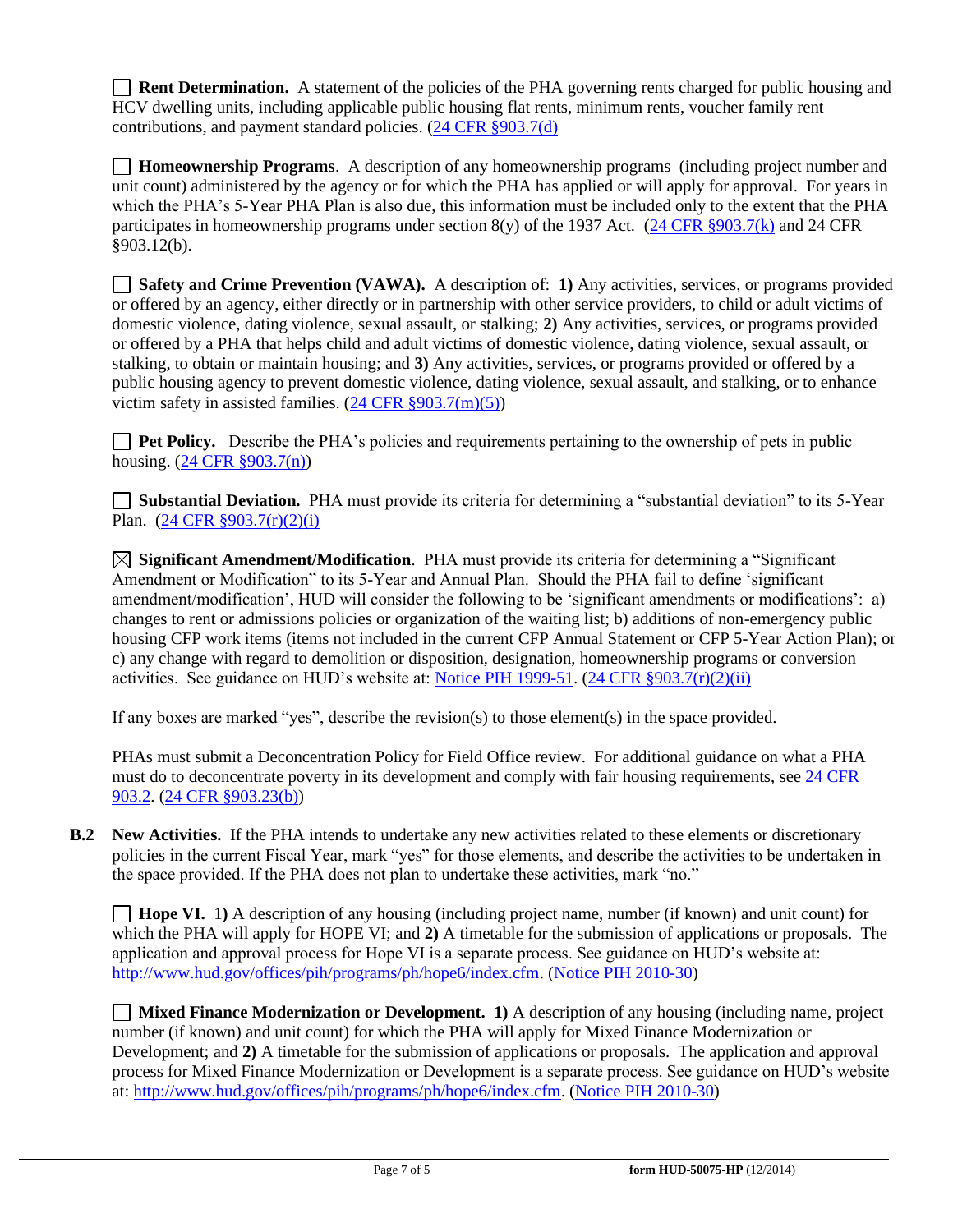**Demolition and/or Disposition.** Describe any public housing projects owned by the PHA and subject to ACCs (including name, project number and unit numbers [or addresses]), and the number of affected units along with their sizes and accessibility features) for which the PHA will apply or is currently pending for demolition or disposition; and (2) A timetable for the demolition or disposition. This statement must be submitted to the extent that approved and/or pending demolition and/or disposition has changed. The application and approval process for demolition and/or disposition is a separate process. See guidance on HUD's website at: [http://www.hud.gov/offices/pih/centers/sac/demo\\_dispo/index.cfm.](http://www.hud.gov/offices/pih/centers/sac/demo_dispo/index.cfm) [\(24 CFR §903.7\(h\)\)](http://ecfr.gpoaccess.gov/cgi/t/text/text-idx?c=ecfr&sid=13734845220744370804c20da2294a03&rgn=div5&view=text&node=24:4.0.3.1.3&idno=24#24:4.0.3.1.3.2.5.5)

**Conversion of Public Housing.** Describe any public housing building(s) (including project number and unit count) owned by the PHA that the PHA is required to convert or plans to voluntarily convert to tenant-based assistance; **2)** An analysis of the projects or buildings required to be converted; and **3)** A statement of the amount of assistance received to be used for rental assistance or other housing assistance in connection with such conversion. See guidance on HUD's website at: [http://www.hud.gov/offices/pih/centers/sac/conversion.cfm.](http://www.hud.gov/offices/pih/centers/sac/conversion.cfm) [\(24](http://ecfr.gpoaccess.gov/cgi/t/text/text-idx?c=ecfr&sid=13734845220744370804c20da2294a03&rgn=div5&view=text&node=24:4.0.3.1.3&idno=24#24:4.0.3.1.3.2.5.5)  [CFR §903.7\(j\)\)](http://ecfr.gpoaccess.gov/cgi/t/text/text-idx?c=ecfr&sid=13734845220744370804c20da2294a03&rgn=div5&view=text&node=24:4.0.3.1.3&idno=24#24:4.0.3.1.3.2.5.5)

**Project-Based Vouchers.** Describe any plans to use HCVs for new project-based vouchers. (24 CFR  $§983.57(b)(1)$  If using project-based vouchers,

 provide the projected number of project-based units and general locations, and describe how project-basing would be consistent with the PHA Plan.

 **Other Capital Grant Programs** (i.e., Capital Fund Community Facilities Grants or Emergency Safety and Security Grants).

- **B.3 Progress Report.** For all Annual Plans following submission of the first Annual Plan, a PHA must include a brief statement of the PHA's progress in meeting the mission and goals described in the 5-Year PHA Plan. [\(24](http://ecfr.gpoaccess.gov/cgi/t/text/text-idx?c=ecfr&sid=663ef5e048922c731853f513acbdfa81&rgn=div5&view=text&node=24:4.0.3.1.3&idno=24#24:4.0.3.1.3.2.5.5)  [CFR §903.7\(r\)\(1\)\)](http://ecfr.gpoaccess.gov/cgi/t/text/text-idx?c=ecfr&sid=663ef5e048922c731853f513acbdfa81&rgn=div5&view=text&node=24:4.0.3.1.3&idno=24#24:4.0.3.1.3.2.5.5)
- **B.4 Most Recent Fiscal Year Audit.** If the results of the most recent fiscal year audit for the PHA included any findings, mark "yes" and describe those findings in the space provided.  $(24 \text{ CFR } \text{S}903.7(p))$

## **C. Other Document and/or Certification Requirements**

.

 **C.1 Certification Listing Policies and Programs that the PHA has Revised since Submission of its Last Annual Plan.** Provide a certification that the

 following plan elements have been revised, provided to the RAB for comment before implementation, approved by the PHA board, and made available for

 review and inspection by the public. This requirement is satisfied by completing and submitting form HUD-50077 SM-HP.

- **C.2 Civil Rights Certification.** Form HUD-50077 SM-HP, *PHA Certifications of Compliance with the PHA Plans and Related Regulation*, must be submitted by the PHA as an electronic attachment to the PHA Plan. This includes all certifications relating to Civil Rights and related regulations. A PHA will be considered in compliance with the AFFH Certification if: it can document that it examines its programs and proposed programs to identify any impediments to fair housing choice within those programs; addresses those impediments in a reasonable fashion in view of the resources available; works with the local jurisdiction to implement any of the jurisdiction's initiatives to affirmatively further fair housing; and assures that the annual plan is consistent with any applicable Consolidated Plan for its jurisdiction. [\(24 CFR §903.7\(o\)\)](http://ecfr.gpoaccess.gov/cgi/t/text/text-idx?c=ecfr&sid=13734845220744370804c20da2294a03&rgn=div5&view=text&node=24:4.0.3.1.3&idno=24#24:4.0.3.1.3.2.5.5)
- **C.3 Resident Advisory Board (RAB) comments**. If the RAB provided comments to the annual plan, mark "yes," submit the comments as an attachment to the Plan and describe the analysis of the comments and the PHA's decision made on these recommendations. [\(24 CFR §903.13\(c\),](http://ecfr.gpoaccess.gov/cgi/t/text/text-idx?c=ecfr&sid=13734845220744370804c20da2294a03&rgn=div5&view=text&node=24:4.0.3.1.3&idno=24#24:4.0.3.1.3.2.5.9) [24 CFR §903.19\)](http://ecfr.gpoaccess.gov/cgi/t/text/text-idx?c=ecfr&sid=f41eb312b1425d2a95a2478fde61e11f&rgn=div5&view=text&node=24:4.0.3.1.3&idno=24#24:4.0.3.1.3.2.5.12)